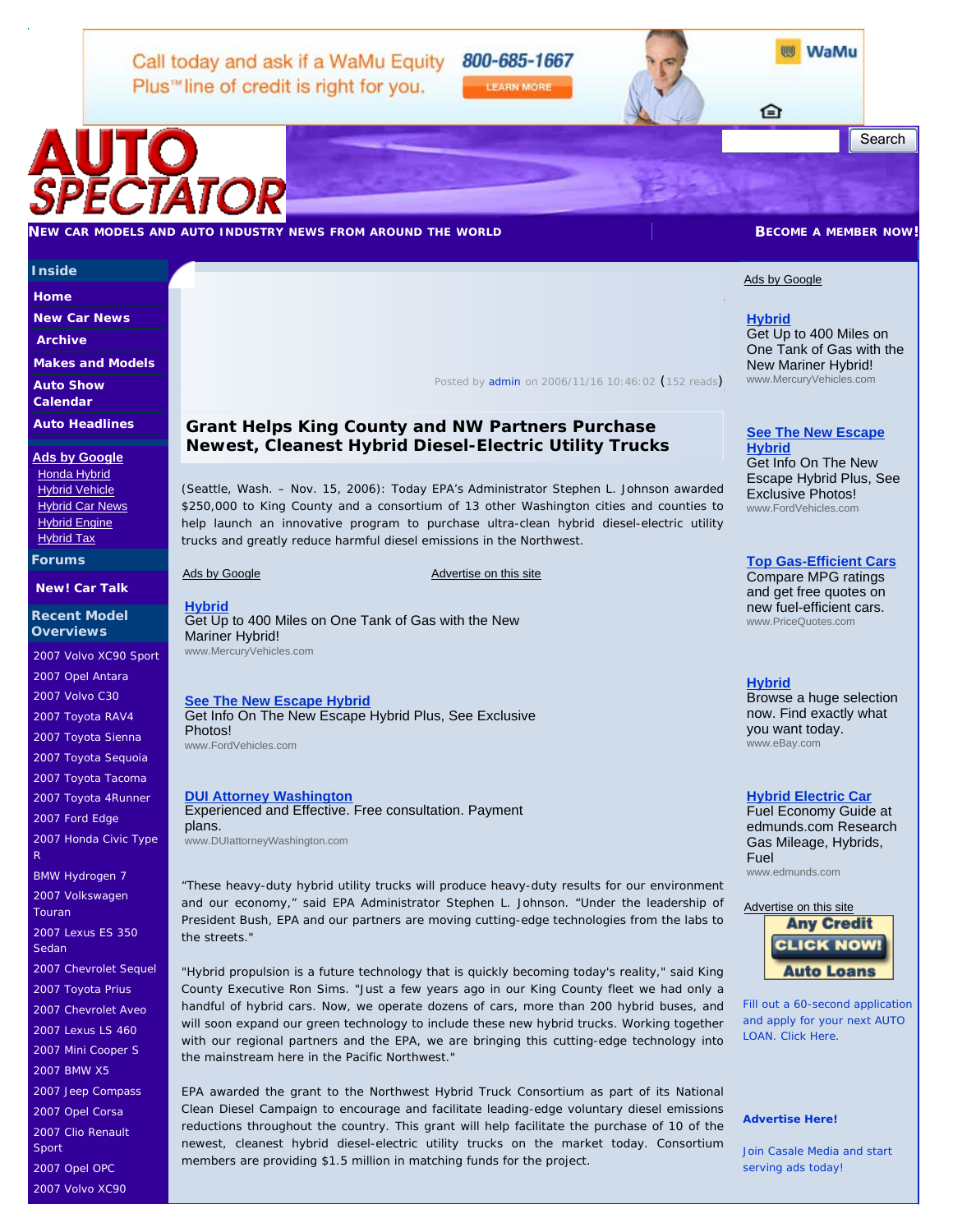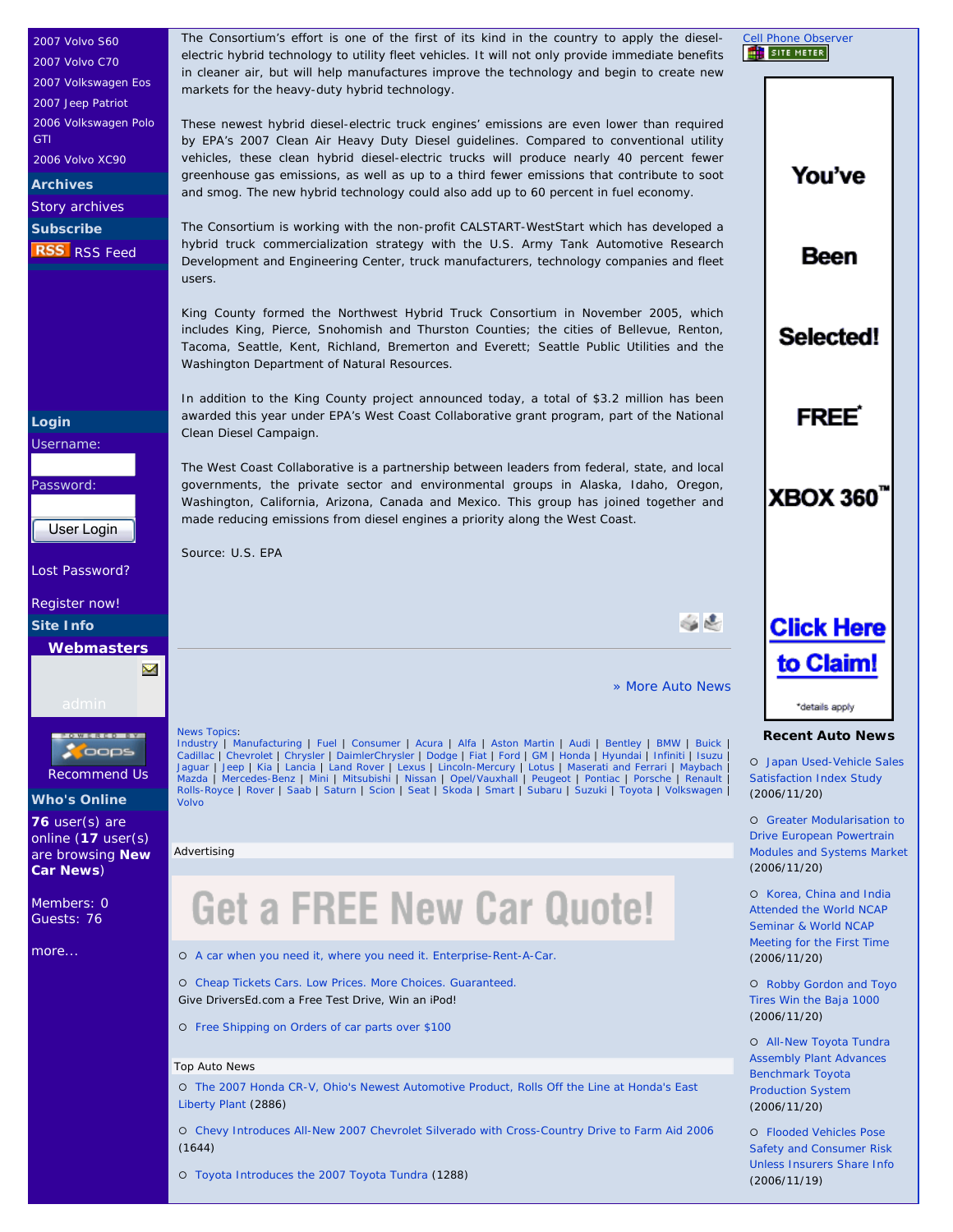- { Kelley Blue Book Celebrates 80 Years of Trust (1276)
- { Toyota Announces 2007 Model Year Hybrids Qualify for Federal Hybrid Tax Credit Amounts (1256)
- { 2007 Toyota Tacoma Bolsters Comfort, Convenience (1237)
- { New BMW 3 Series Hardtop Convertible (1225)
- { Kelley Blue Book's kbb.com: Most Visited Site for New Vehicle Research (1160)
- { Ethanol a Growing Commitment Within U.S. Energy Policy (1015)

{ Mitsubishi Introduces New 258-HP Mitsubishi Galant Ralliart To Spearhead Restyled, Refined 2007 Mitsubishi Galant Model Line (977)

{ Consumers Easily Forget About High Gas Prices as Searches for Fuel-Efficient Vehicles on Cars.com Slow; SUV Searches Rise (888)

{ Record-Breaking Volvo Driver Irv Gordon Clocks Four Million Kilometers in His Trusty Volvo P1800 (853)

{ Chevrolet Launches New 2007 Silverado "Our Country. Our Truck." Marketing Campaign (805)

{ Honda Introduces All-New Honda CR-V ZXi (751)

{ Ford Motor Credit Company to Restructure Its North American Operations, Reduce Global Costs (738)

{ Ford Motor Company October 2006 U.S. Sales Conference Call Information (715)

{ LA Auto Show's Design Challenge Asks Studios to Transform the Future of Driving Into an Environmental Experience (713)

{ Americans Want Alternative Fuel and Advanced Technology Vehicles (712)

{ GMAC Survey Finds Consumers Well-Informed About Car Buying Process and Actively Seek Information (657)

{ Production of 2007 Nissan Altima Starts at Smyrna Plant (647)

{ Manufacturing Innovations behind Ford Edge and Lincoln MKX (645)

{ 2007 Mitsubishi Endeavor SUV Gains New Safety Technology (641)

{ Ford Motor Company - September 2006 U.S. Sales Conference Call (628)

{ Volkswagen's Pischetsrieder Presents Volkswagen Phaeton to Pope Benedict XVI (618)

- { Consumer Demand for Flexible Interior Electronics Systems Driving Product Development (588)
- { GM Certified Used Vehicles Rolls Out New Fall Incentive Rates on Select GM Vehicles (566)
- { New 2007 Ford Edge Keeps Dealers on Edge of Their Seats (552)
- { Ford Fusion Making Conquests in Midsize Segment (527)
- { 2007 Mitsubishi Eclipse Is the "Attainable Exotic" (511)

{ Ford Motor Sales Growth Leads China Auto Industry Increase Exceeds 105% for First Three Quarters of 2006 (485)

{ BMW Creates 2007 Limited Edition Individual BMW M6 Convertible for 2006 Neiman Marcus Christmas Book (479)

{ Mercedes-Benz at the 2006 Paris Motor Show (472)

{ GM Reports Preliminary Third-Quarter 2006 Financial Results (459)

{ General Motors and Ford Motor Company Implement OEConnection's CollisionLink (456)

- { Subaru Tribeca Gets Top ANCAP Score (433)
- { Nissan to Showcase Electric Vehicle Capability at EVS22 (430)
- { Mitsubishi Announces Pricing for All-New 2007 Mitsubishi Outlander (407)
- { Continental Automotive Systems Division Sponsors 'Smart Car' Award (398)
- { Lexus Launches Hybrid Living Web Site (398)
- { American Suzuki Launches New "Way of Life" Brand Campaign (394)

{ Cummins Achieves Major Milestone - Produces 1.5-Millionth Cummins Turbo Diesel for Dodge (394)

{ The Fascinating Mercedes-Benz Long Distance Drive From Paris to Beijing Ends Successfully (2006/11/19)

{ First 2007 Toyota Tundra Pickup Rolls Off the Line Marking the Grand Opening of Toyota's New San Antonio Assembly Plant (2006/11/19)

{ Honda Odyssey Wins Edmunds' Inside Line Minivan Comparison Test (2006/11/17)

{ AAA Predicts 100,000 Drivers Will Need Help With Stuck Vehicles This Winter Holiday Season (2006/11/17)

{ American Suzuki Shows Full Line, Suzuki Reggaeton Concept Vehicle at 2006 Charlotte International Auto Show (2006/11/17)

{ Automotive News World Congress to Explore Life in the Fast Lane (2006/11/17)

{ American Suzuki Shows Full Line, Including All-New XL7, SX4 at 2006 Connecticut International Auto Show (2006/11/17)

{ Wear Seat Belts To Stay Safe Over Thanksgiving, State Police Urge (2006/11/17)

**O** American Suzuki Shows Full Line, 'BaseCamp' Concept Vehicle at 2006 San Antonio International Auto Show (2006/11/17)

{ Checking Tire Pressure Before Traveling for the Holidays Helps Make for a Safer Trip (2006/11/17)

{ American Suzuki Shows Full Line, 'Zuk' Concept Vehicle at 2006 San Francisco International Auto Show (2006/11/17)

{ CMCDA Latest Auto Forecast Covering Third Quarter Released Today (2006/11/17)

{ 14th Annual AutoWeek Design Forum to Spotlight Applying Design Talent to Non-Traditional Projects (2006/11/17)

{ Tele Atlas Enhances Digital Maps with GlobeXplorer Aerial and Satellite Images (2006/11/17)

{ Ford Motors to Participate in Bank of America 2006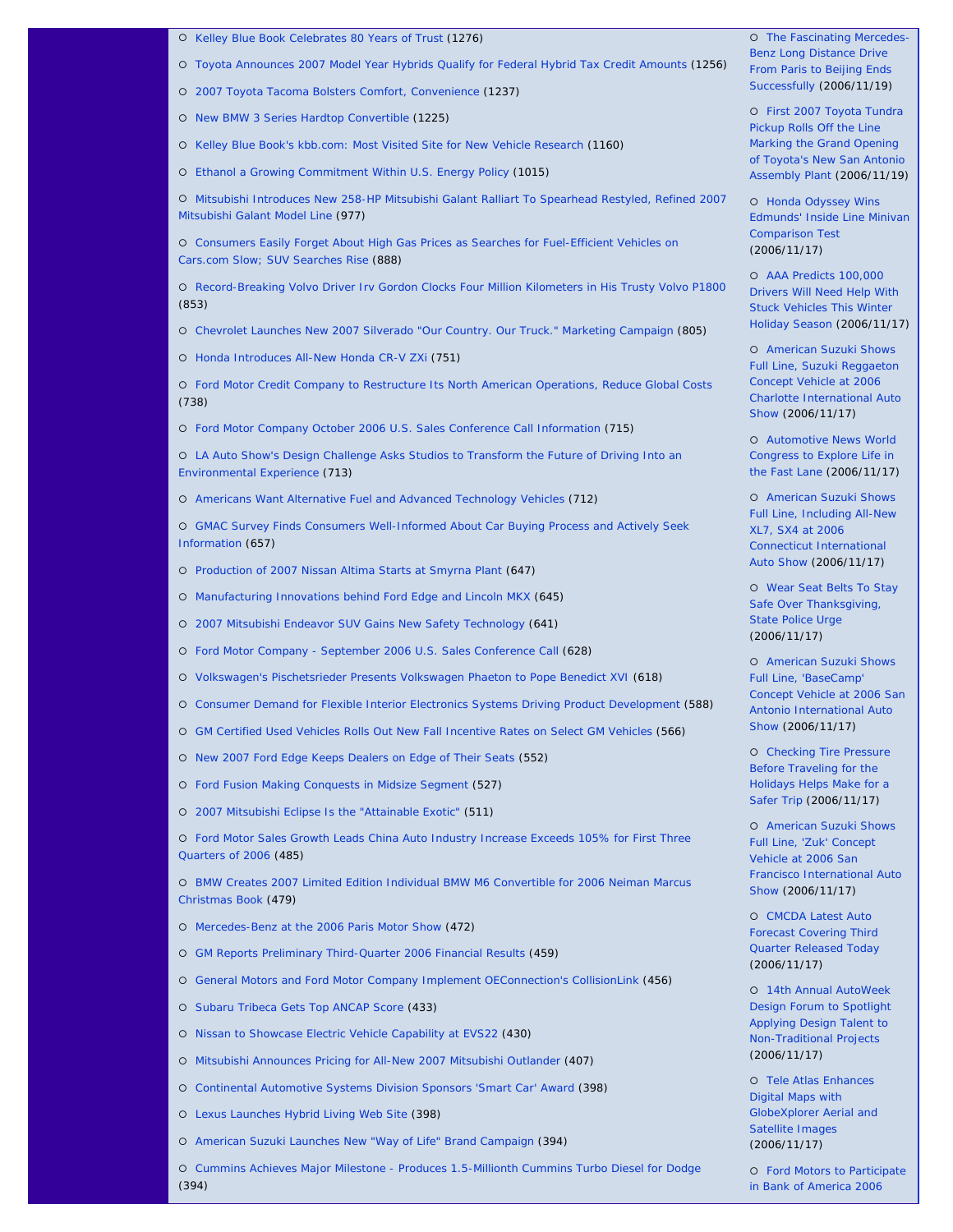{ Kelley Blue Book Names Chevrolet Silverado 2007 Best Redesigned Vehicle (386)

{ Ford Motor Company to Explore Strategic Options for Automobile Protection Corporation (382)

{ New 2007 Volvo C30 (377)

{ Ford Announces Breakthrough in Seat Cushion Technology (365)

{ 2007 BMW M6 Convertible Neiman Marcus Limited Edition Sells Out in Record-Breaking One Minute and Thirty-Two Seconds (363)

{ 2007 Volkswagen's Rock With First Act Guitars (347)

{ Acura and XM Are First to Offer Complimentary Satellite Radio Program for Certified Pre-Owned Vehicles (335)

{ Nissan Announces Chase for the Heisman Campaign (330)

{ Ford Fusion, Mercury Milan, Lincoln Zephyr Score Best Start-Up Quality Ever (323)

## Hybrid Headlines

# Hybrid News From Yahoo

{ 20 Nov 06:57 am The US Army's Got A HEMTT -- The OshKosh B'Hybrid Truck - Jalopnik (Hybrid News (Google))

{ 20 Nov 06:53 am What We Have Won Is an Opportunity - Huffington Post (Hybrid News (Google))

{ 20 Nov 05:07 am Eaton awarded patents for Hybrid Electric Power System - Truck News (Hybrid News (Google))

{ 20 Nov 04:17 am Integralis adopts hybrid model in business shift - IT Week (Hybrid News (Google))

{ 20 Nov 00:09 am Sydney Airport sets price guide of A\$650 mln hybrid - Zee News (Hybrid News (Google))

{ 19 Nov 11:14 pm Toyota Prius sales lag in China - DetNews.com (Hybrid News (Google))

{ 19 Nov 09:38 pm Arinday: 'Hybrid justice' - Sun.Star (Hybrid News (Google))

{ 19 Nov 09:37 pm SK Fiber announces wood, hybrid and steel shaft models for 07 - WorldGolf.com (Hybrid News (Google))

{ 18 Nov 07:11 pm Saturn offers hybrid Vue Green Line - St. Louis Post-Dispatch (Hybrid News (Google))

{ 18 Nov 04:16 pm Toyota aims to commercialise hybrid car - Ninemsn (Hybrid News (Google))

## Auto Q&A Conference (2006/11/17)

{ HUGHES Telematics Announces Technology and Services to Fundamentally Change Automotive Telematics Market (2006/11/17)

{ IBS Introduces New Technology for Automotive Suppliers at AIAG Showcase (2006/11/17)

{ QNX and VoiceBox Team Up to Improve Reliability and User Experience of Next-Generation Telematics and Consumer Devices (2006/11/17)

{ BorgWarner Increases Quarterly Dividend (2006/11/17)

{ 2007 BMW M6 Convertible Joins DFW Elite Auto Rental.com's Fleet of Exotic Rentals (2006/11/17)

{ Chrysler Group Posts Records in October 2006 for Certified Pre-Owned Vehicle Sales (2006/11/16)

{ 2007 Nissan Altima Is First Nissan Model With Award-Winning XM NavTraffic Service (2006/11/16)

{ First 2007 Infiniti Models with XM NavTraffic Arrive in U.S. Showrooms (2006/11/16)

{ Volkswagen Wolfsburg Edition Jetta Offers More Amenities and Value (2006/11/16)

{ This Week in Petroleum: A Final Conclusion? (2006/11/16)

{ Jaguar Ranks Highest in Sales Satisfaction for a Third Consecutive Year (2006/11/16)

{ Subaru of America Achieves ISO 14001 Certification (2006/11/16)

{ AAA Expects Robust Thanksgiving Weekend (2006/11/16)

{ Chrysler Group Steals the Show at SPE Automotive Innovation Awards Competition (2006/11/16)

{ Christmas Gifts for Auto and Sports Enthusiasts (2006/11/16)

{ Champion Parts, Inc. Reports Third Quarter and